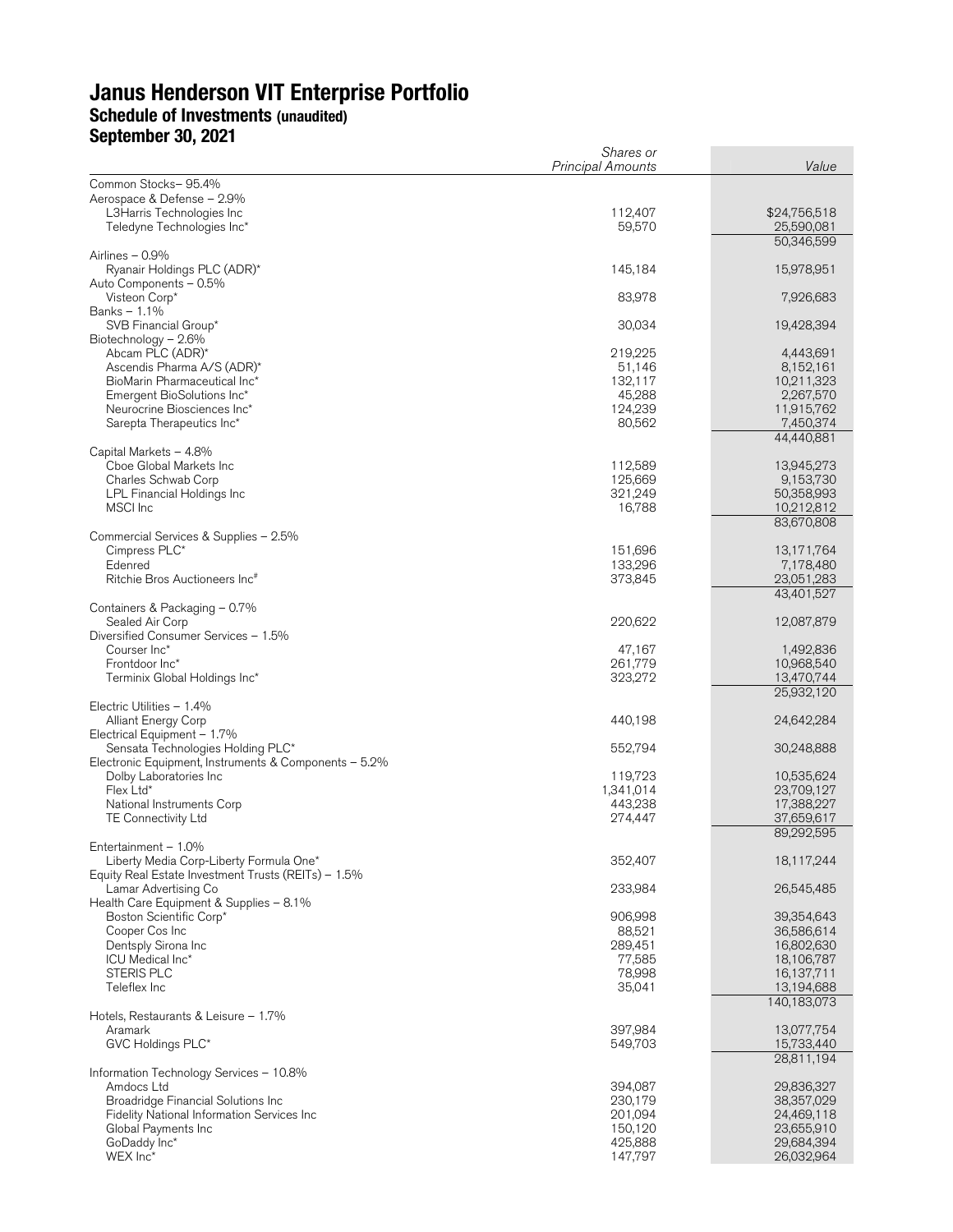|                                                                                     | Shares or                |                          |
|-------------------------------------------------------------------------------------|--------------------------|--------------------------|
|                                                                                     | <b>Principal Amounts</b> | Value                    |
| Common Stocks- (continued)<br>Information Technology Services- (continued)          |                          |                          |
| Wix.com Ltd*                                                                        | 72,930                   | \$14,292,092             |
|                                                                                     |                          | 186,327,834              |
| Insurance $-6.1%$                                                                   |                          |                          |
| Aon PLC - Class A                                                                   | 94,501                   | 27,005,551               |
| Intact Financial Corp                                                               | 269,530                  | 35,645,044               |
| Oscar Health Inc - Class A*,#<br>Ryan Specialty Group Holdings Inc - Class A*       | 117,334<br>360,031       | 2,040,438<br>12,194,250  |
| <b>WR Berkley Corp</b>                                                              | 393,121                  | 28,768,595               |
|                                                                                     |                          | 105,653,878              |
| Internet & Direct Marketing Retail - 1.1%                                           |                          |                          |
| Wayfair Inc*                                                                        | 74,651                   | 19,074,077               |
| Life Sciences Tools & Services - 3.8%<br>ICON PLC*                                  | 64,475                   | 16,893,739               |
| Illumina Inc*                                                                       | 29,387                   | 11,919,661               |
| PerkinElmer Inc                                                                     | 99,212                   | 17,192,447               |
| Waters Corp*                                                                        | 53,363                   | 19,066,600               |
|                                                                                     |                          | 65,072,447               |
| Machinery - 3.2%<br>Ingersoll Rand Inc*                                             | 430,721                  | 21,712,646               |
| Rexnord Corp*                                                                       | 328,246                  | 21,102,935               |
| <b>Wabtec Corp</b>                                                                  | 139,441                  | 12,021,209               |
|                                                                                     |                          | 54,836,790               |
| Oil, Gas & Consumable Fuels - 1.4%                                                  |                          |                          |
| Magellan Midstream Partners LP<br>Pharmaceuticals - 2.5%                            | 540,710                  | 24,645,562               |
| Catalent Inc*                                                                       | 211,341                  | 28,123,147               |
| Elanco Animal Health Inc*                                                           | 456,742                  | 14,565,502               |
|                                                                                     |                          | 42,688,649               |
| Professional Services - 0.8%                                                        |                          |                          |
| Verisk Analytics Inc                                                                | 67,710                   | 13,560,282               |
| Real Estate Management & Development - 0.6%<br>Redfin Corp*                         | 196,786                  | 9,858,979                |
| Road & Rail - 2.2%                                                                  |                          |                          |
| JB Hunt Transport Services Inc                                                      | 228,924                  | 38,280,671               |
| Semiconductor & Semiconductor Equipment - 7.6%                                      |                          |                          |
| <b>KLA Corp</b><br>Lam Research Corp                                                | 122,429<br>31,001        | 40,953,725<br>17,644,219 |
| Microchip Technology Inc                                                            | 157,661                  | 24,199,387               |
| NXP Semiconductors NV                                                               | 67,803                   | 13,280,574               |
| ON Semiconductor Corp*                                                              | 751,225                  | 34,383,568               |
|                                                                                     |                          | 130,461,473              |
| Software $-11.7%$                                                                   |                          |                          |
| Atlassian Corp PLC - Class A*<br>Ceridian HCM Holding Inc*                          | 37,280<br>262,034        | 14,592,138<br>29,510,269 |
| Constellation Software Inc/Canada                                                   | 25,873                   | 42,393,393               |
| Dynatrace Inc*                                                                      | 219,643                  | 15,588,064               |
| i <sub>2</sub> Global Inc*                                                          | 69,640                   | 9,514,217                |
| Nice Ltd (ADR)*                                                                     | 142,135                  | 40,372,025               |
| SS&C Technologies Holdings Inc<br>Topicus.com Inc*                                  | 637,161<br>47,544        | 44,218,973<br>4,992,796  |
|                                                                                     |                          | 201,181,875              |
| Specialty Retail - 3.2%                                                             |                          |                          |
| Burlington Stores Inc*                                                              | 44,931                   | 12,741,084               |
| CarMax Inc*                                                                         | 265,399                  | 33,960,456               |
| Olaplex Holdings Inc*<br>Vroom Inc*                                                 | 88,709<br>252,070        | 2,173,370                |
|                                                                                     |                          | 5,563,185<br>54,438,095  |
| Textiles, Apparel & Luxury Goods - 1.1%                                             |                          |                          |
| Gildan Activewear Inc                                                               | 513,055                  | 18,731,638               |
| On Holding AG - Class A*                                                            | 2,424                    | 73,035                   |
|                                                                                     |                          | 18,804,673               |
| Trading Companies & Distributors - 1.2%<br>Ferguson PLC                             | 152,438                  | 21,128,259               |
| Total Common Stocks (cost \$900,431,690)                                            |                          | 1,647,068,149            |
| Investment Companies- 4.6%                                                          |                          |                          |
| Money Markets - 4.6%                                                                |                          |                          |
| Janus Henderson Cash Liquidity Fund LLC, 0.0559% <sup>®,£</sup> (cost \$79,041,008) | 79,033,104               | 79,041,008               |
| Investments Purchased with Cash Collateral from Securities Lending-0.7%             |                          |                          |
| Investment Companies - 0.6%                                                         |                          |                          |
| Janus Henderson Cash Collateral Fund LLC, 0.0011% <sup>®,£</sup>                    | 9,787,560                | 9,787,560                |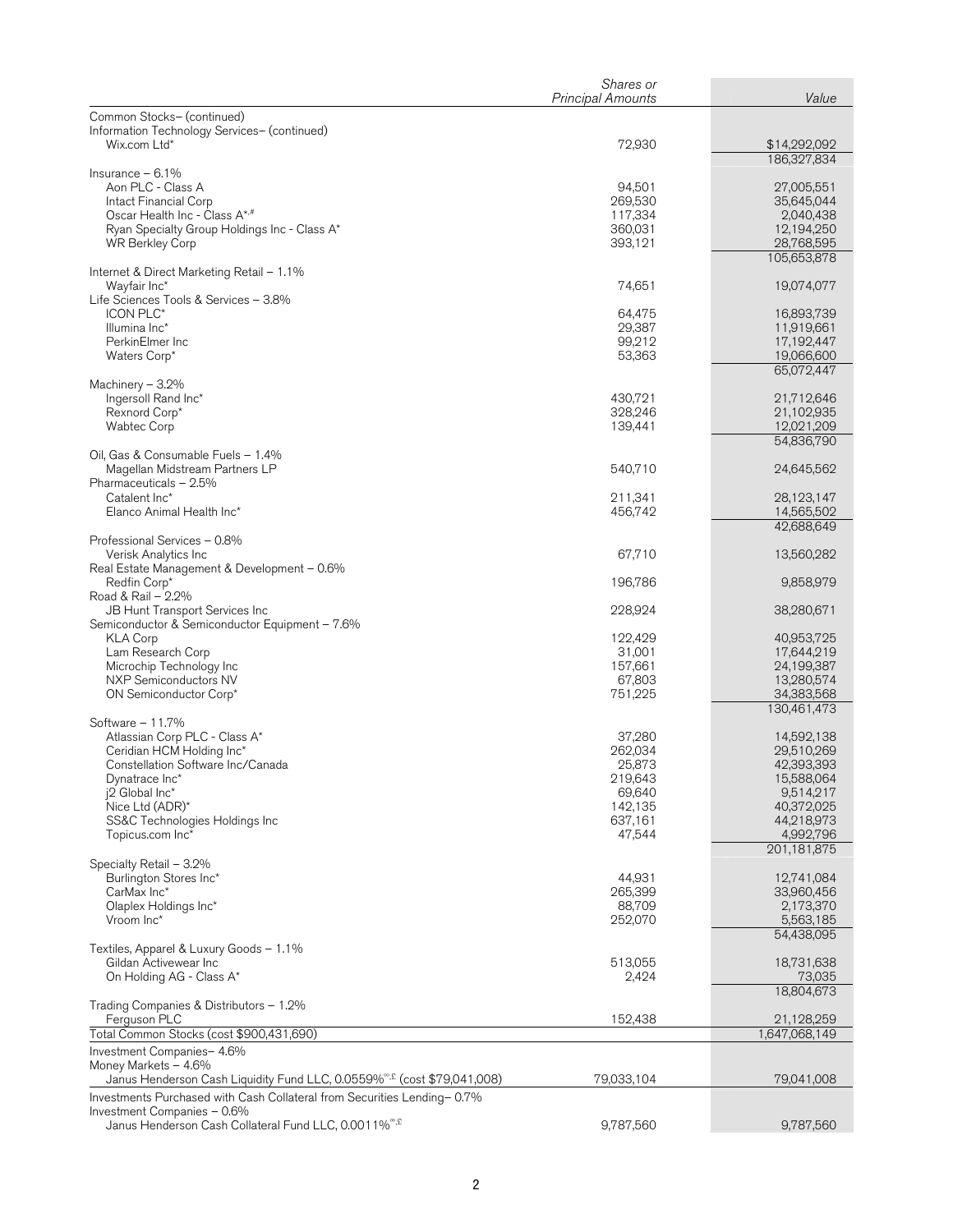|                                                                                              | Shares or<br><b>Principal Amounts</b> | Value           |
|----------------------------------------------------------------------------------------------|---------------------------------------|-----------------|
| Investments Purchased with Cash Collateral from Securities Lending- (continued)              |                                       |                 |
| Time Deposits $-0.1\%$                                                                       |                                       |                 |
| Royal Bank of Canada, 0.0400%, 10/1/21                                                       | \$2,446,890                           | \$2,446,890     |
| Total Investments Purchased with Cash Collateral from Securities Lending (cost \$12,234,450) |                                       | 12.234.450      |
| Total Investments (total cost \$991,707,148) - 100.7%                                        |                                       | 1,738,343,607   |
| Liabilities, net of Cash, Receivables and Other Assets - (0.7)%                              |                                       | (12,729,930)    |
| Net Assets - 100%                                                                            |                                       | \$1,725,613,677 |

### Summary of Investments by Country - (Long Positions) (unaudited)

| Country              | Value           | $%$ of<br>Investment<br><b>Securities</b> |
|----------------------|-----------------|-------------------------------------------|
| <b>United States</b> | \$1,475,819,701 | 84.9%                                     |
| Canada               | 124,814,154     | 7.2                                       |
| <b>Israel</b>        | 54,664,117      | 3.1                                       |
| Ireland              | 32,872,690      | 1.9                                       |
| United Kingdom       | 20,177,131      | 1.2                                       |
| Australia            | 14,592,138      | 0.8                                       |
| Denmark              | 8,152,161       | 0.5                                       |
| France               | 7,178,480       | 0.4                                       |
| Switzerland          | 73,035          | 0.0                                       |
| Total                | \$1,738,343,607 | 100.0%                                    |

### Schedules of Affiliated Investments – (% of Net Assets)

|                                                                                                          | Dividend<br>Income | Realized<br>Gain/(Loss) | Change in<br>Unrealized<br>Appreciation/<br>Depreciation | Value<br>at 9/30/21 |
|----------------------------------------------------------------------------------------------------------|--------------------|-------------------------|----------------------------------------------------------|---------------------|
| Investment Companies - 4.6%<br>Money Markets - 4.6%                                                      |                    |                         |                                                          |                     |
| Janus Henderson Cash Liquidity Fund<br>LLC. 0.0559%                                                      | \$<br>32,632       | \$<br>3.439             | \$<br>(3,439)                                            | \$<br>79,041,008    |
| Investments Purchased with Cash Collateral from Securities Lending - 0.6%<br>Investment Companies - 0.6% |                    |                         |                                                          |                     |
| Janus Henderson Cash Collateral Fund<br>LLC, 0.0011%                                                     | $13.746^{\circ}$   |                         |                                                          | 9,787,560           |
| Total Affiliated Investments - 5.2%                                                                      | 46.378             | 3.439                   | (3,439)                                                  | 88,828,568          |

|                                                                                                          | Value       |             |                 | Value      |
|----------------------------------------------------------------------------------------------------------|-------------|-------------|-----------------|------------|
|                                                                                                          | at 12/31/20 | Purchases   | Sales Proceeds  | at 9/30/21 |
| Investment Companies - 4.6%<br>Money Markets - 4.6%                                                      |             |             |                 |            |
| Janus Henderson Cash Liquidity Fund<br>LLC, 0.0559%                                                      | 67.878.884  | 231.268.246 | (220, 106, 122) | 79.041.008 |
| Investments Purchased with Cash Collateral from Securities Lending - 0.6%<br>Investment Companies - 0.6% |             |             |                 |            |
| Janus Henderson Cash Collateral Fund<br>LLC, 0.0011%                                                     | 2,859,857   | 82,906,020  | (75,978,317)    | 9,787,560  |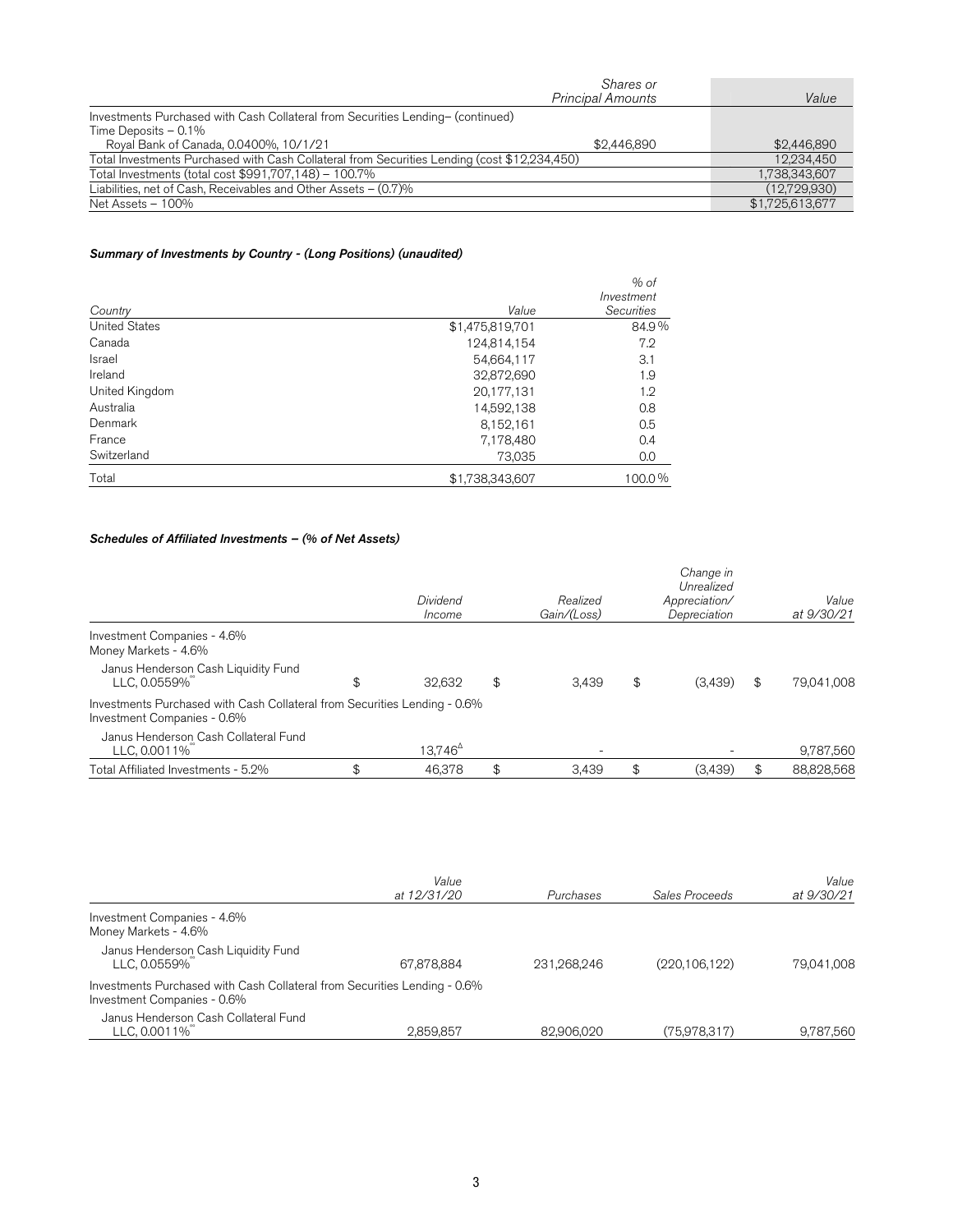#### Schedule of Forward Foreign Currency Exchange Contracts

| Counterparty/<br>Foreign Currency             | Settlement<br>Date | Foreign Currency<br>Amount (Sold)/<br>Purchased | <b>USD Currency</b><br>Amount (Sold)/<br>Purchased |                         | Market Value and<br>Unrealized<br>Appreciation/<br>(Depreciation) |
|-----------------------------------------------|--------------------|-------------------------------------------------|----------------------------------------------------|-------------------------|-------------------------------------------------------------------|
| Barclays Capital, Inc.:<br>Canadian Dollar    | 10/28/21           | (8,060,000)                                     | \$<br>6,429,443                                    | $\mathfrak{P}$          | 65,118                                                            |
| Euro                                          | 10/28/21           | (3,901,800)                                     | 4,629,952                                          |                         | 108,650                                                           |
|                                               |                    |                                                 |                                                    |                         | 173,768                                                           |
| Citibank, National Association:               |                    |                                                 |                                                    |                         |                                                                   |
| Canadian Dollar                               | 10/28/21           | 507,000                                         | (400,661)                                          |                         | (325)                                                             |
| Canadian Dollar                               | 10/28/21           | (6,051,000)                                     | 4,827,853                                          |                         | 49,871                                                            |
| Euro                                          | 10/28/21           | 670,000                                         | (787, 698)                                         |                         | (11,319)                                                          |
| Euro                                          | 10/28/21           | (3,508,600)                                     | 4,162,913                                          |                         | 97,240                                                            |
|                                               |                    |                                                 |                                                    |                         | 135,467                                                           |
| Credit Suisse International:                  |                    |                                                 |                                                    |                         |                                                                   |
| Canadian Dollar                               | 10/28/21           | (14,035,000)                                    | 11,201,627                                         |                         | 119,330                                                           |
| Euro                                          | 10/28/21           | 1,030,000                                       | (1,211,990)                                        |                         | (18, 453)                                                         |
| Euro                                          | 10/28/21           | (1,424,000)                                     | 1,674,225                                          |                         | 24,132                                                            |
|                                               |                    |                                                 |                                                    |                         | 125,009                                                           |
| HSBC Securities (USA), Inc.:                  |                    |                                                 |                                                    |                         |                                                                   |
| Canadian Dollar                               | 10/28/21           | (9,530,000)                                     | 7,604,108                                          |                         | 79,043                                                            |
| Euro                                          | 10/28/21           | 2,485,000                                       | (2,936,484)                                        |                         | (56, 932)                                                         |
| Euro                                          | 10/28/21           | (6,811,700)                                     | 8,080,788                                          |                         | 187,570                                                           |
| JPMorgan Chase Bank, National<br>Association: |                    |                                                 |                                                    |                         | 209,681                                                           |
| Canadian Dollar                               | 10/28/21           | (6,408,000)                                     | 5,112,267                                          |                         | 52,392                                                            |
| Euro                                          | 10/28/21           | 817,000                                         | (957, 843)                                         |                         | (11, 125)                                                         |
| Euro                                          | 10/28/21           | (12,464,700)                                    | 14,791,373                                         |                         | 347,609                                                           |
|                                               |                    |                                                 |                                                    |                         | 388,876                                                           |
| State Street:                                 |                    |                                                 |                                                    |                         |                                                                   |
| Canadian Dollar                               | 10/28/21           | (349,000)                                       | 278,540                                            |                         | 2,963                                                             |
| Euro                                          | 10/28/21           | (505,000)                                       | 599,248                                            |                         | 14,067                                                            |
|                                               |                    |                                                 |                                                    |                         | 17,030                                                            |
| Total                                         |                    |                                                 |                                                    | $\overline{\mathbf{e}}$ | 1,049,831                                                         |

## Average Ending Monthly Market Value of Derivative Instruments During the Period Ended September 30, 2021

|                                                        |  | Market Value <sup>(a)</sup> |
|--------------------------------------------------------|--|-----------------------------|
| Forward foreign currency exchange contracts, purchased |  | \$17,768,982                |
| Forward foreign currency exchange contracts, sold      |  | 85,516,056                  |
| $\sqrt{2}$                                             |  |                             |

(a) Forward foreign currency exchange contracts are reported as the average ending monthly currency amount purchased or sold.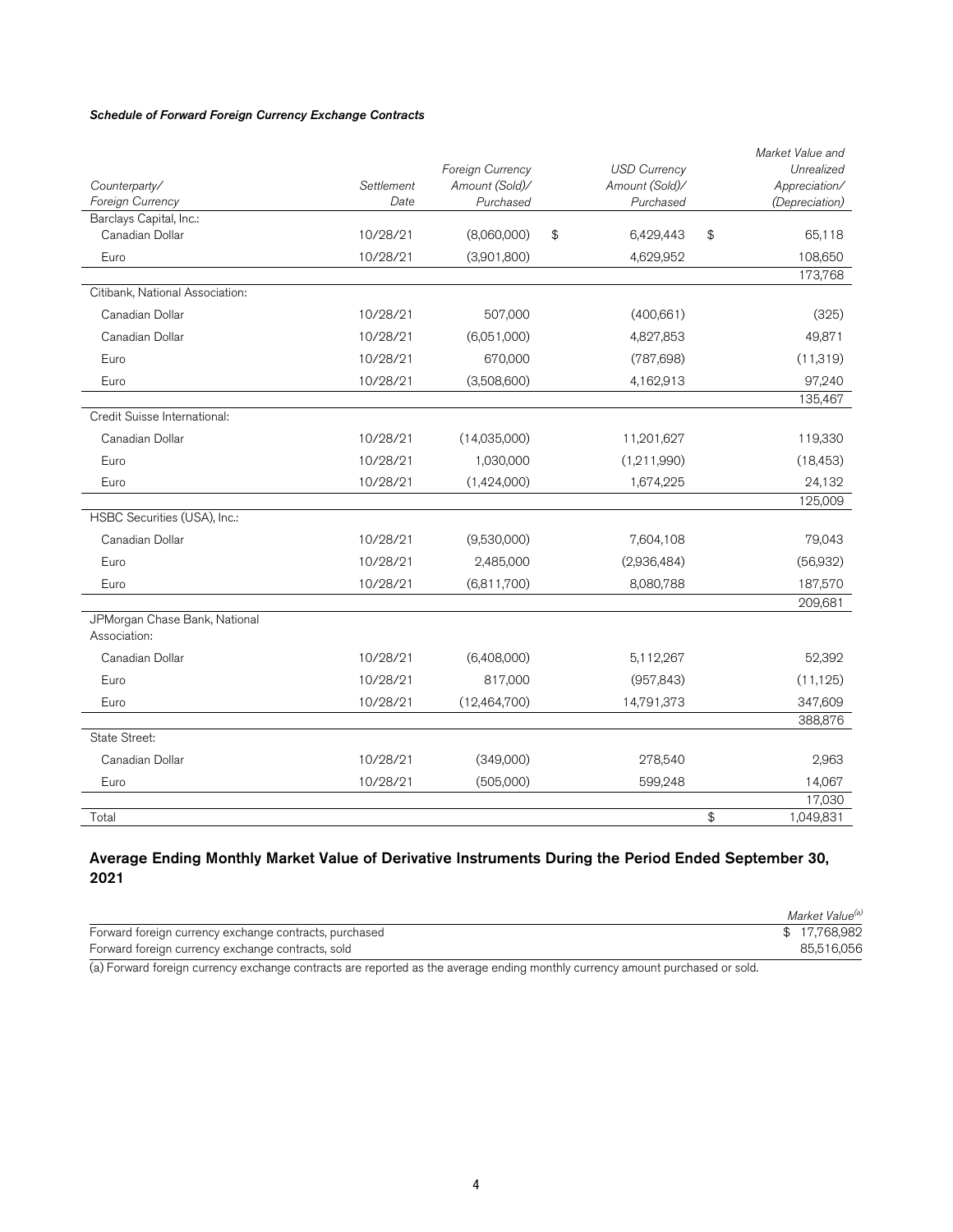## **Notes to Schedule of Investments (unaudited)**

| <b>ADR</b> | American Depositary Receipt   |
|------------|-------------------------------|
| <b>LLC</b> | Limited Liability Company     |
| I P        | Limited Partnership           |
| <b>PLC</b> | <b>Public Limited Company</b> |

- Non-income producing security.
- ºº Rate shown is the 7-day yield as of September 30, 2021.
- # Loaned security; a portion of the security is on loan at September 30, 2021.
- £ The Portfolio may invest in certain securities that are considered affiliated companies. As defined by the Investment Company Act of 1940, as amended, an affiliated company is one in which the Portfolio owns 5% or more of the outstanding voting securities, or a company which is under common ownership or control.
- Δ Net of income paid to the securities lending agent and rebates paid to the borrowing counterparties.

The following is a summary of the inputs that were used to value the Portfolio's investments in securities and other financial instruments as of September 30, 2021.

### **Valuation Inputs Summary**

|                                                                                                                             | Level 1 -<br><b>Quoted Prices</b>               | Level 2 -<br><b>Other Significant</b><br><b>Observable Inputs</b> | Level 3 -<br><b>Significant</b><br>Unobservable Inputs |
|-----------------------------------------------------------------------------------------------------------------------------|-------------------------------------------------|-------------------------------------------------------------------|--------------------------------------------------------|
| <b>Assets</b>                                                                                                               |                                                 |                                                                   |                                                        |
| <b>Investments In Securities:</b>                                                                                           |                                                 |                                                                   |                                                        |
| Common Stocks                                                                                                               |                                                 |                                                                   |                                                        |
| Commercial Services & Supplies<br>Hotels, Restaurants & Leisure<br><b>Trading Companies &amp; Distributors</b><br>All Other | \$<br>36,223,047<br>13,077,754<br>1,553,727,169 | \$<br>7,178,480<br>15,733,440<br>21,128,259                       | \$                                                     |
| <b>Investment Companies</b>                                                                                                 |                                                 | 79,041,008                                                        |                                                        |
| Investments Purchased with Cash Collateral from Securities<br>Lending                                                       |                                                 | 12,234,450                                                        |                                                        |
| Total Investments in Securities                                                                                             | \$<br>1,603,027,970                             | \$<br>135,315,637                                                 | \$                                                     |
| Other Financial Instruments <sup>(a)</sup> :<br>Forward Foreign Currency Exchange Contracts                                 |                                                 | 1,147,985                                                         |                                                        |
| <b>Total Assets</b>                                                                                                         | \$<br>1,603,027,970                             | \$<br>136,463,622                                                 | \$                                                     |
| Liabilities                                                                                                                 |                                                 |                                                                   |                                                        |
| Other Financial Instruments <sup>(a)</sup> :<br>Forward Foreign Currency Exchange Contracts                                 | \$                                              | 98,154                                                            | \$                                                     |

(a) Other financial instruments include forward foreign currency exchange, futures, written options, written swaptions, and swap contracts. Forward foreign currency exchange contracts are reported at their unrealized appreciation/(depreciation) at measurement date, which represents the change in the contract's value from trade date. Futures, certain written options on futures, and centrally cleared swap contracts are reported at their variation margin at measurement date, which represents the amount due to/from the Portfolio at that date. Written options, written swaptions, and other swap contracts are reported at their market value at measurement date.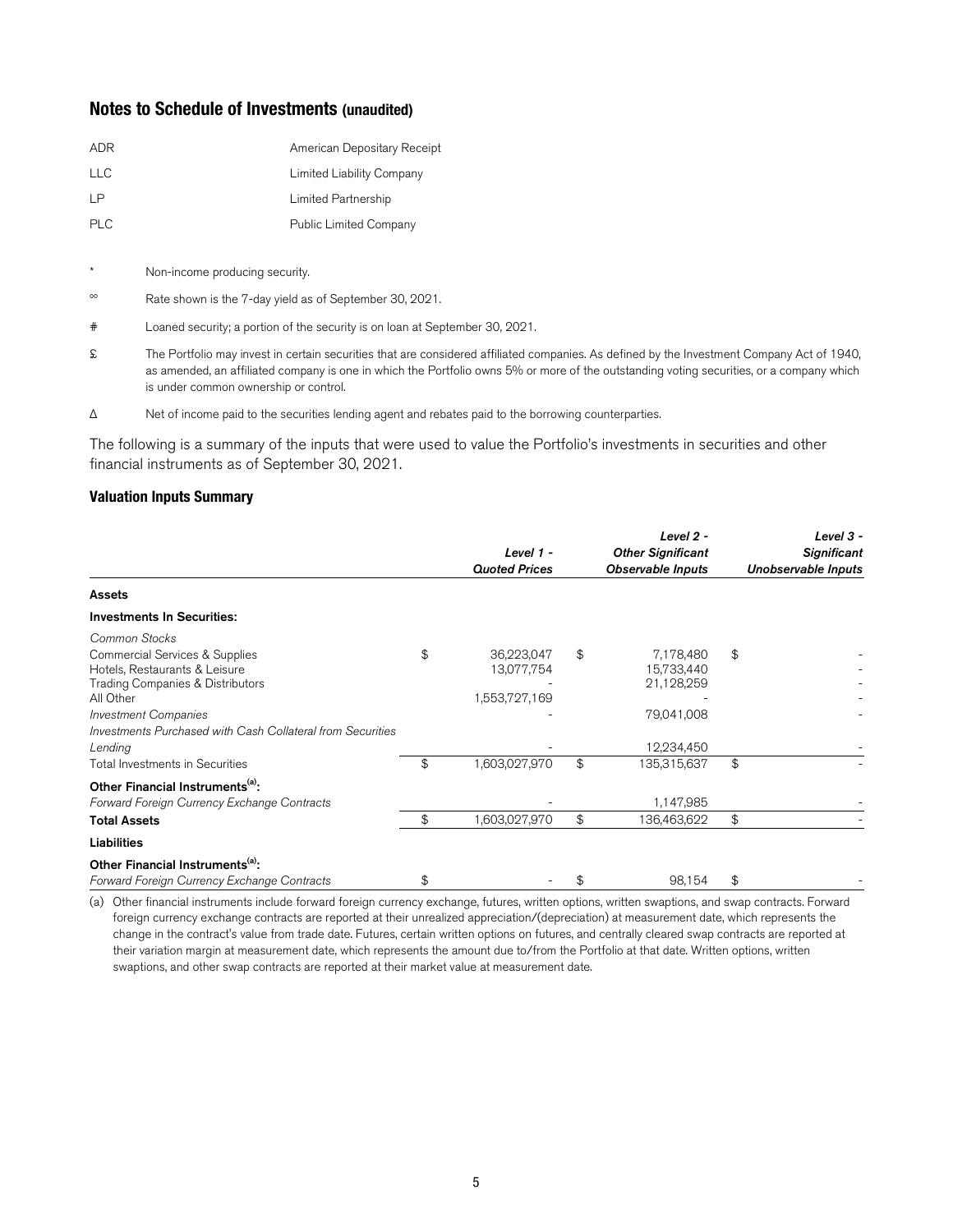### Investment Valuation

Securities held by the Portfolio are valued in accordance with policies and procedures established by and under the supervision of the Trustees (the "Valuation Procedures"). Equity securities traded on a domestic securities exchange are generally valued at the closing prices on the primary market or exchange on which they trade. If such price is lacking for the trading period immediately preceding the time of determination, such securities are valued at their current bid price. Equity securities that are traded on a foreign exchange are generally valued at the closing prices on such markets. In the event that there is no current trading volume on a particular security in such foreign exchange, the bid price from the primary exchange is generally used to value the security. Securities that are traded on the over-the-counter ("OTC") markets are generally valued at their closing or latest bid prices as available. Foreign securities and currencies are converted to U.S. dollars using the applicable exchange rate in effect at the close of the New York Stock Exchange ("NYSE"). The Portfolio will determine the market value of individual securities held by it by using prices provided by one or more approved professional pricing services or, as needed, by obtaining market quotations from independent brokerdealers. Most debt securities are valued in accordance with the evaluated bid price supplied by the pricing service that is intended to reflect market value. The evaluated bid price supplied by the pricing service is an evaluation that may consider factors such as security prices, yields, maturities and ratings. Certain short-term securities maturing within 60 days or less may be evaluated and valued on an amortized cost basis provided that the amortized cost determined approximates market value. Securities for which market quotations or evaluated prices are not readily available or deemed unreliable are valued at fair value determined in good faith under the Valuation Procedures. Circumstances in which fair value pricing may be utilized include, but are not limited to: (i) a significant event that may affect the securities of a single issuer, such as a merger, bankruptcy, or significant issuer-specific development; (ii) an event that may affect an entire market, such as a natural disaster or significant governmental action; (iii) a nonsignificant event such as a market closing early or not opening, or a security trading halt; and (iv) pricing of a nonvalued security and a restricted or nonpublic security. Special valuation considerations may apply with respect to "odd-lot" fixed-income transactions which, due to their small size, may receive evaluated prices by pricing services which reflect a large block trade and not what actually could be obtained for the odd-lot position. The Portfolio uses systematic fair valuation models provided by independent third parties to value international equity securities in order to adjust for stale pricing, which may occur between the close of certain foreign exchanges and the close of the NYSE.

### Valuation Inputs Summary

FASB ASC 820, Fair Value Measurements and Disclosures ("ASC 820"), defines fair value, establishes a framework for measuring fair value, and expands disclosure requirements regarding fair value measurements. This standard emphasizes that fair value is a market-based measurement that should be determined based on the assumptions that market participants would use in pricing an asset or liability and establishes a hierarchy that prioritizes inputs to valuation techniques used to measure fair value. These inputs are summarized into three broad levels:

Level 1 – Unadjusted quoted prices in active markets the Portfolio has the ability to access for identical assets or liabilities.

Level 2 – Observable inputs other than unadjusted quoted prices included in Level 1 that are observable for the asset or liability either directly or indirectly. These inputs may include quoted prices for the identical instrument on an inactive market, prices for similar instruments, interest rates, prepayment speeds, credit risk, yield curves, default rates and similar data.

Assets or liabilities categorized as Level 2 in the hierarchy generally include: debt securities fair valued in accordance with the evaluated bid or ask prices supplied by a pricing service; securities traded on OTC markets and listed securities for which no sales are reported that are fair valued at the latest bid price (or yield equivalent thereof) obtained from one or more dealers transacting in a market for such securities or by a pricing service approved by the Portfolio's Trustees; certain short-term debt securities with maturities of 60 days or less that are fair valued at amortized cost; and equity securities of foreign issuers whose fair value is determined by using systematic fair valuation models provided by independent third parties in order to adjust for stale pricing which may occur between the close of certain foreign exchanges and the close of the NYSE. Other securities that may be categorized as Level 2 in the hierarchy include, but are not limited to, preferred stocks, bank loans, swaps, investments in unregistered investment companies, options, and forward contracts.

Level 3 – Unobservable inputs for the asset or liability to the extent that relevant observable inputs are not available, representing the Portfolio's own assumptions about the assumptions that a market participant would use in valuing the asset or liability, and that would be based on the best information available.

There have been no significant changes in valuation techniques used in valuing any such positions held by the Portfolio since the beginning of the fiscal year.

The inputs or methodology used for fair valuing securities are not necessarily an indication of the risk associated with investing in those securities. The summary of inputs used as of September 30, 2021 to fair value the Portfolio's investments in securities and other financial instruments is included in the "Valuation Inputs Summary" in the Notes to Schedule of Investments.

The following describes the amounts of transfers into or out of Level 3 of the fair value hierarchy during the period.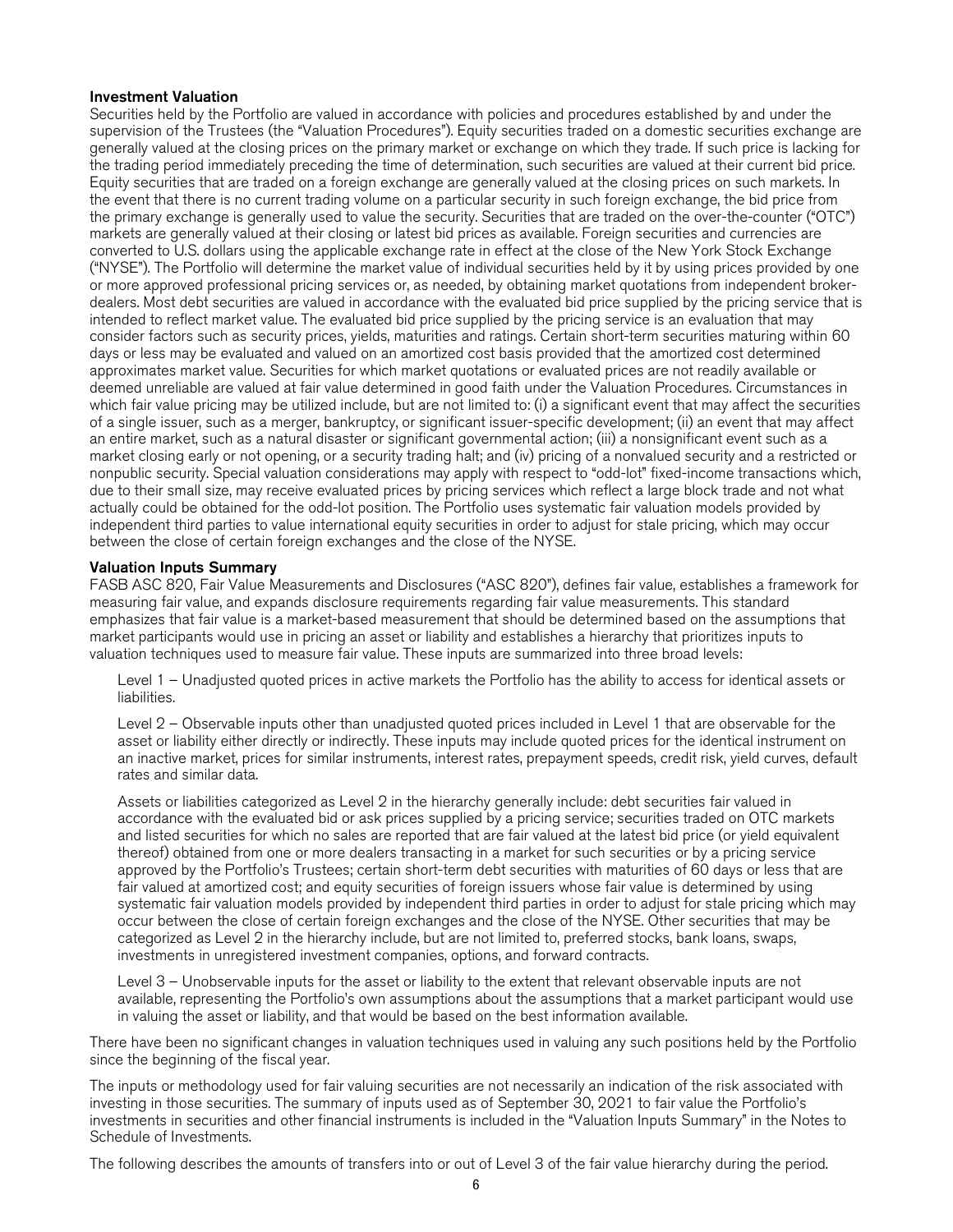Financial assets of \$0 were transferred out of Level 3 to Level 1 since the current market for the securities with quoted prices are considered active.